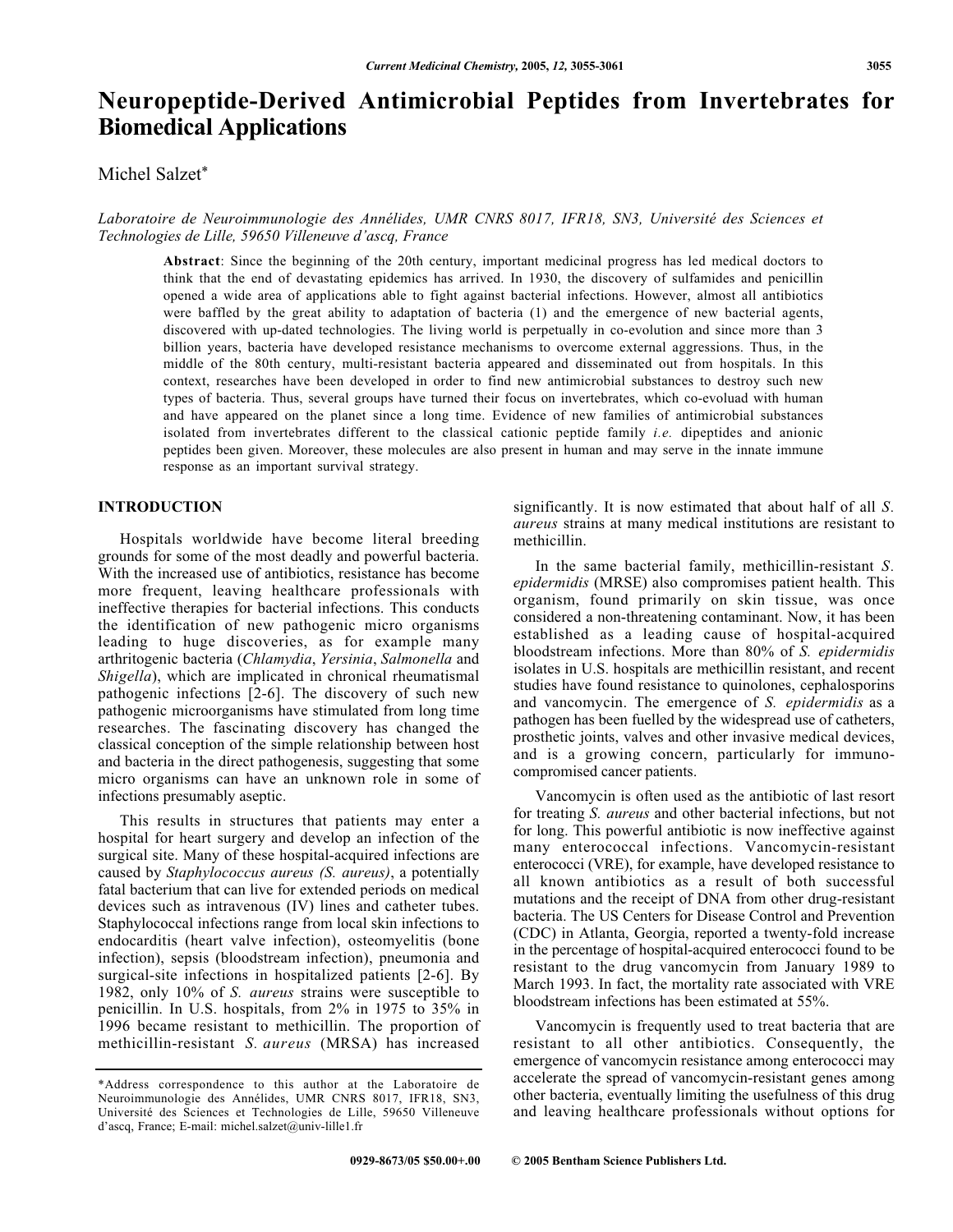# **Table 1. Antimicrobial Peptides from Invertebrates (Up date from [26])**

| <b>Structure</b>                           | <b>Representative peptides</b>                     | Organism             | Antimicrobial activity                    |
|--------------------------------------------|----------------------------------------------------|----------------------|-------------------------------------------|
| <b>Cationic peptides</b>                   |                                                    |                      |                                           |
| Linear alpha-helix peptides                |                                                    |                      |                                           |
|                                            | cecropins                                          | insects, crustaceans | bacteria, fungi, virus, protozoa, metazoa |
| Linear peptides rich in certain amino-acid |                                                    |                      |                                           |
| Pro-rich                                   | drosocin, metchnikowins                            | fruit fly            | bacteria                                  |
|                                            | pyrrhocoricin, metalnikowins                       | bugs                 | bacteria, fungi                           |
|                                            | lumbricins                                         | eartworm, leech      | bacteria                                  |
| Gly-rich                                   | diptericins, attacins                              | dipteran             | bacteria                                  |
|                                            | Armadillins                                        | crustacean           | bacteria                                  |
| Arg-rich                                   | perinerin                                          | polychaeta           | fungi                                     |
| His-rich                                   | theromyzin                                         | leech                | bacteria,                                 |
| Single disulfide bridge                    |                                                    |                      |                                           |
|                                            | thanatin                                           | bug                  | bacteria, fungi                           |
|                                            | Aranacins                                          | polychaeta           | bacteria                                  |
| Two disulfide bridges                      |                                                    |                      |                                           |
|                                            | tachyplesin II                                     | horseshoe crab       | bacteria, fungi, virus                    |
|                                            | androctonin                                        | scorpion             | bacteria, fungi                           |
| Three disulfide bridges                    |                                                    |                      |                                           |
|                                            | defensins                                          | insects              | bacteria, fungi, protozoa                 |
|                                            | penaeidins                                         | shrimps              | bacteria, fungi                           |
| More than three disulfide bridges          |                                                    |                      |                                           |
|                                            | tachycitin                                         | horseshoe crab       | bacteria, fungi                           |
|                                            | drosomycin                                         | fruit fly            | fungi                                     |
|                                            | gambicin                                           | mosquitoes           | bacteria, fungi, protozoa                 |
|                                            | helyomicins                                        | lepidopteran         | bacteria, fungi                           |
|                                            | theromacin                                         | leeches              | bacteria                                  |
|                                            | <b>ASBF</b>                                        | nematodes            | bacteria                                  |
| <b>Cyclic peptides</b>                     |                                                    |                      |                                           |
|                                            | Jasplakinolide,                                    | sponges              | bacteria, fungi                           |
|                                            | cyclo-(glycyl-L-prolyl-L-<br>glutamyl),            |                      |                                           |
|                                            | cyclo-(glycyl-L-seryl-L-prolyl-<br>L-glutamyl)     |                      |                                           |
| <b>Others</b>                              |                                                    |                      |                                           |
|                                            | Granulysin, discodermin A                          | sponges              | bacteria                                  |
| <b>Anionic peptides</b>                    |                                                    |                      |                                           |
| Neuropeptide derived                       |                                                    |                      |                                           |
|                                            | enkelytin,                                         | leech, mussel,       | bacteria                                  |
|                                            | peptide B                                          | leech, mussel,       | bacteria                                  |
| <b>Aromatic dipeptides</b>                 |                                                    |                      |                                           |
|                                            | p-hydroxycinnamaldehyde                            | saw fly              | bacteria, fungi                           |
|                                            | N-β-Alanyl-5-S-glutathionyl-<br>3,4-dihydroxye-Phe | flesh fly            | bacteria, fungi                           |
|                                            | <b>B-alanyl-tyrosine</b>                           | flesh fly            | bacteria, fungi                           |
| Oxygen-binding protein derived             |                                                    |                      |                                           |
|                                            | hemocyanin derived                                 | shrimps              | bacteria                                  |
|                                            | hemerythrin                                        | annelids             | bacteria                                  |
|                                            | hemoglobin derived                                 | tick                 | bacteria                                  |
| containing metal ion                       |                                                    |                      |                                           |
|                                            | Hedistin                                           | polychaeta           | bactertia                                 |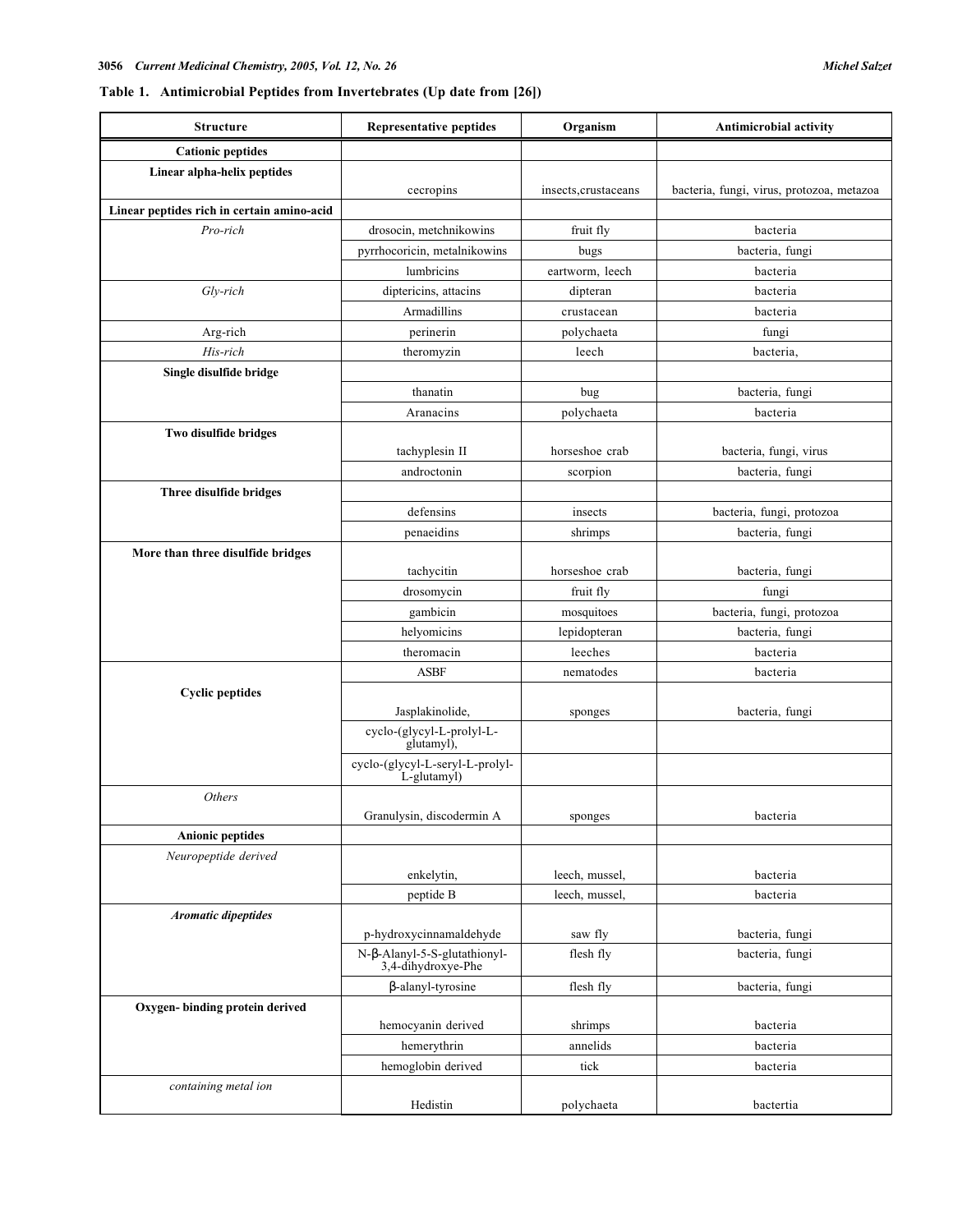fighting bacterial diseases. In April 1997, the CDC reported the alarming emergence of *S. aureus* strains that show intermediate levels of resistance to vancomycin. The recent appearance of these strains in Japan and the U.S. suggests the high probability that strains of *S. aureus* completely resistant to vancomycin may soon emerge.

Thus, the discovery of new strain of bacteria implicated in chronic infections, justify our pathogenic and therapeutic conceptions that require natural antibacterial defences.

The development of new antibiotic compounds, originating from natural resources for drug development is a promising research territory. With their high number of species and representatives in all ecological niches, insects are the largest (80% of all fauna) and widespread group within the animal kingdom*.* Invertebrates such like insects have developed a variety of natural antibacterial peptides *e.g.* defensins, cecropins [7, 8] as innate response to bacteria. Most of these peptides are conserved in course of evolutions such like defensins or cryptidins, peptides found in human intestine [9-13]. Moreover, new antibacterial peptides have recently been identified in glandular cells of amphibian skin (magainins, dermaseptins..), fishes, most classes of invertebrates and plants reflecting the universal characters of such natural defences [14-17]. The use of these informations coming from invertebrates can be useful tools for treating septic diseases like Heart failure, the Crohn's disease or reactional arthritis [1-6]. Moreover, since these last 15 years, several antibacterial peptides have also been identified in mammals, particularly in secretions of immune cells or genital, digestive and intestinal epithelia tracts and skin of human [19-21] Secretory granules from adrenal medullary chromaffin cells contain a complex mixture of low molecular mass constituents, such as catecholamines, ascorbate, nucleotides, calcium and several water-soluble peptides and proteins [22-25]. These components are released into the circulation in response to splanchnic nerve stimulation. Relatively large amounts of pro-enkephalin-A and chromogranin-derived peptides are also found. Metz-Boutique's group has shown in bovine that antibacterial activity is present within the intragranular chromaffin granule matrix and the extracellular medium following exocytosis [22-25]. These peptides inhibit the growth of Gram-positive bacteria (*Micrococcus luteus* and *Bacillus megaterium)* at micromolar concentrations. In addition, antibacterial assays on soluble chromaffin granule material, recovered from HPLC, indicate the presence of several other endogenous peptides with potent antibacterial activity against Gram-positive and -negative bacteria. These new antibacterial peptides, derived from chromogranin- and proenkephalin-A precursors, are stored with catecholamines and released during stress [22-25]. Bactericidal activities of the chromogranin- or pro-enkephalin-A-derived peptides are modulated by the degree of maturation of the precursor and by the presence of post-translational modifications (phosphorylations, O-glycosylation). Natural processing of these precursors at the N- and C- terminals generates most of these peptides [22-25].

Recently, since the discovery of panoply of new antibacterial peptides in invertebrates [26] (Table **1**), the use of such animals in this research field is in constant progress. In fact, invertebrates developed an adaptive system of defence to fight and destroy efficiently pathogen agents.

Invertebrates fight against micro organisms in synthesising and in releasing in same time a variety of antibacterial peptides during septic infections. Thus, the repeated discovery of antibiotic molecules present in both vertebrates and invertebrates reflect the presence of a rapid chemical mechanism of defence against bacteria, the innate immune response co-existing with the specific one [26]. Moreover, knowing the fact that a bacteria is multiplied 50-fold faster than a B cell and that these antimicrobial peptides diffuse quicker and easier than antibodies, this shows that these types of economic molecules with a broad spectrum allow a fast defensive response superior to microorganisms multiplication. These peptides appear perfectly adapted to offer such efficacious defensive line against infectious agents.

# **MAGGOTS THERAPY: SMALL ANTIMICROBIAL PEPTIDES PEPTIDES: THE NEURODOCRINE LINK**

When we think about saprophytic insects, which live during their complete larval development in phases or decomposing organic material, the question raises that how these animals can live in an environment, which is so rich in pathogen micro organisms. Insects mount a very effective humoral and cellular response to invasive microorganisms, which differs from the defence mechanisms, known from in vertebrates. A specific cell mediated and acquired immunity does not appear to exist in insects. Phagocytosis of bacteria or a melanotic encapsulation response to metazoan parasites is considered to be an important defence mechanism [26]. Insects also respond to bacterial invasion with the synthesis of an array of antibacterial peptides. In recent years, these compounds have been studied extensively and classified into distinct families (for reviews on the cecropins, attacins, diptericins, defensins and proline and glycine rich compounds [27]).

The beneficial effect of fly larvae for wounds has been known for a very long time. In the 19th century, Baron Larrey (physician-in-chief in Napoleon's army) and Dr. Joseph Jones (medical officer during the American Civil War) reported that soldiers, who remained wounded for several days in the battle field, did not die; thanks to the healing effects of maggots (larvae of dipterans) which had intruded the open wounds [28]. Maggot therapy was extensively used in the 1930's and 1940's in more than 300 hospitals in the USA alone for the treatment of suppurative skin infections, but was later abandoned with the introduction of antibiotics and the use of aggressive surgical debridements. Since the mid 1990's, the method was reintroduced not only in the USA, but also in Europe, i.e. University Hospital Antwerp [29]. Maggot therapy (Fig. **1**) is the salvage therapy for cases where the poor blood supply to the deep wounds and subsequent inability of immunological mediators and systemic antibiotics to reach the infected areas, prevent the healing process (patients with diabetic feet and pressure ulcers, [30]). In such cases, antibiotic treatment, surgical debridement and drainage fail to stop the progressive tissue destruction [31-34].

Maggots are naturally exposed to an infected environment. Such ongoing exposure causes evolutionary pressure to develop a unique antibacterial mechanism,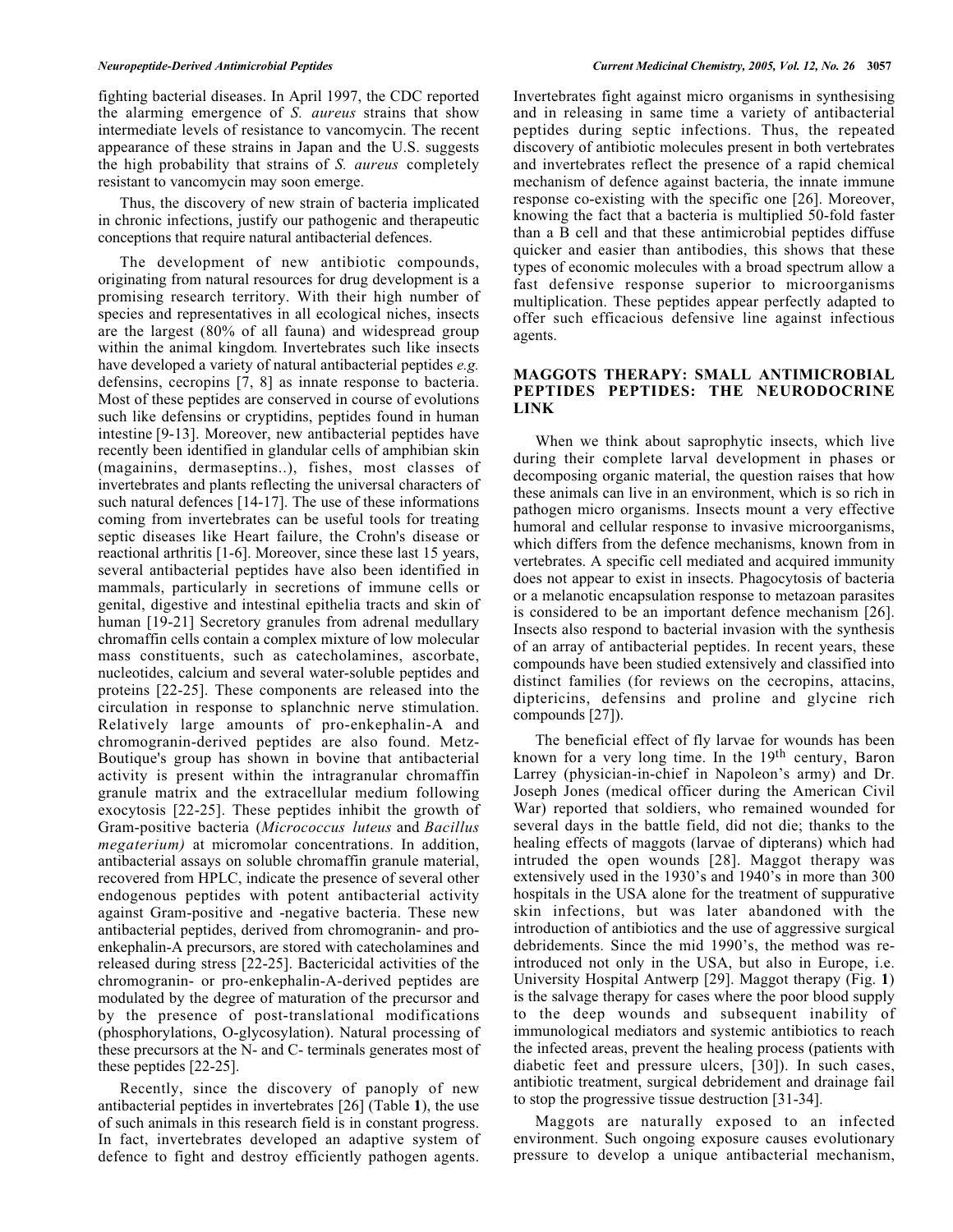including the secretion of substances that protect them against highly pathogenic bacteria. As mentioned above, several antibacterial peptides have been identified in the animal kingdom [26]. These antibacterial peptides usually exceed 3 kDa and some of them are developed by companies i.e. Intrabiotics, Magainin Pharmaceutical Inc., Micrologix Biotech Inc., Entomed [26]. Most of the known high molecular weight peptides have overall cationic charge, which facilitates membrane binding, upon which they organise into α-helix and form pores in the cell membrane. However, these characteristics also make these antibacterial agents potentially cytotoxic for eukaryotic cells as well (Table **1**).



**Fig. (1).** Maggot Therapy for diabetical foot woods (Acker, 1999).

It is necessary to focus on low-molecular weight compounds, since these are generally more stable and effective. Interest in low-molecular antibacterial compounds has increased during recent years because of the major health

problems caused by antibiotic resistance in the last few years in Europe. Two small molecular weight antibacterial compounds have recently been identified by Leem et al., [35,36]: the 573 Da N-ß-Alanyl-5-S-glutathionyl-3,4 dihydroxye-Phe has been identified in adult flies ( *Sarcophaga peregrina* ) and the 148 Da phydroxycinnamaldehyde (MW: 148) from larva of the saw fly, *Acantholyda parki* S. Schoofs and colleagues have recently demonstrated that β-Ala-Tyr (MW:252; (Fig. **2**)), which was identified in larvae of the gray flesh fly [36-40], displays potent antibacterial activity in maggots. From the same species, other antibacterial compounds were purified [38]. They have a molecular weight of 224 and 243 Da, respectively [38]. Their structures were identified by ESI-Qq-TOF mass spectrometry (MS-MS-mode) and correspond to 3-hydroxykynurenine and dehydro-Ala-Arg, respectively [28]. All these peptides have in common the ability to exhibit paralytic activity when injected into adult insects [38]. No cytotoxic effect could be observed *in vitro* on insect neuronal cells [38]. When applied to rat C6 glioma cells, rat primary neurons or human neuroblastoma cell lines IMR32 and SHSY5Y, no cytotoxic effect of  $β$ -AY was detected up to 10 mM concentrations [38]. Intraspinal injection in rats gave no significant effect at concentrations as high as 198 mM [38]. However, the effects of β-AY application in vertebrates must be further examined. Besides clinical applications, β-AY may be used as antimicrobial additive to cell culture growth media, or as preservative in foods, pharmaceuticals, cosmetics and other products susceptible to microbial deterioration.

The exact mode of action of p-hydroxycinnamaldehyde and β-AY has not been elucidated as yet. However, the cytotoxicity of hydroxylated phenolic compounds and their oxidation products have been long recognised and are thought to be due to the production of free radicals [38] and



N-β-alanyl-5-S-glutathionyl-3.4-dihydroxyphenylalanine



**Fig. (2).** Structural formula of antimicrobial compounds with low molecular mass, isolated from insects.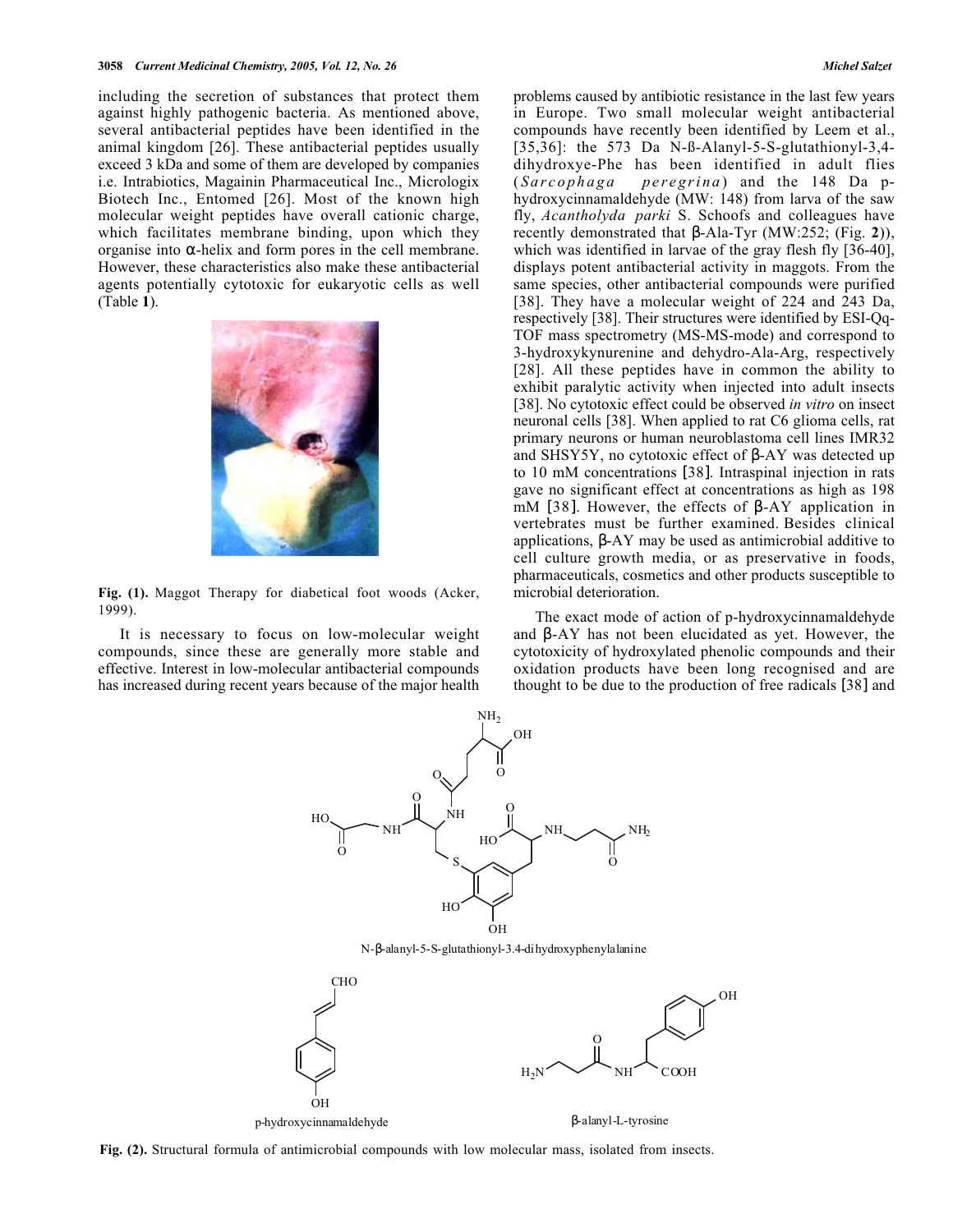

Fig. (3). Conversion of tyrosine to quinone by tyrosinase (from [38]).

to their inhibitory interactions with proteins in general. The inhibitory effect of such compounds on micro organisms is, among other things, dependent on the rate of hydroxylation [38]. The main effectors of activity are quinones, which are aromatic rings with two ketone substitutions. Hydroxylated amino acids can be converted into quinones by phenoloxidases such as tyrosinase (Fig. **3**). The bactericidal effect of β-AY at concentrations higher than the MIC value, was rapid for bacterial cells that are suspended in microbial growth medium but not for bacterial cells in phosphate buffer. The most likely explanation is that only actively metabolising cells are sensitive to the bactericidal effect of β-AY. Rather, the observation that growing cells are more sensitive, suggests that  $\beta$ -AY may interact with a vital metabolic process.

The biochemical characterisation of low molecular weight antibacterial compounds in insect larvae will reveal a new class of antibacterial substances, with potential to serve as lead compounds for a new brand of antibiotics. In fact, although several interesting antimicrobial compounds have meanwhile reached the stage of clinical trials [www.phrma.org], possible applications are often limited to topical treatments. Being mostly peptidergic in nature, these natural antimicrobial compounds are susceptible to proteolytic breakdown by proteases, encountered during internal digestion in the gastro-intestinal tract or transport in the bloodstream, and consequently have too limited half-life upon systemic application. Moreover, most antimicrobial peptides have a high content of Lys and Arg, which are the main targets of trypsine-like proteases. As such, it is important to identify smaller, perhaps even non-peptidergic substances with antimicrobial activity, as these can be expected to be more stable. Being small, they are also more likely to be suitable for production by chemical synthesis, thus bypassing the need for more expensive and labour intensive recombinant expression systems.

# **LEECHES : ANTIBACTERIAL PEPTIDES FOR CARDIOVASCULAR DISEASES DIAGNOSIS**

Haematophagous leeches are ecto-parasites and have a long-life cycle *e.g.* 10 years for *Hirudo medicinalis* or 30 years for *Haementeria officinalis* [41], which defend themselves against bacteria attacks after injury or after a blood meal. Regarding their life cycle, they appear to have an immune system very powerful. It was recently demonstrate that these animals have a high anti microbial panoply; some are borne on neuropeptide precursors [42]. These precursors are processed into active neuro- and antibacterial peptides. We found in leeches 15 min after bacteria infection, enkephalins and panoply of antibacterial peptides such like enkelytin-like, peptide B-like [42] and chromacin-like peptides was found [43] (Fig. **4**). These molecules implicated in innate immune defence initiate and reinforce the inflammation immune response [44]. Moreover, they present sequence identity with vertebrate antibacterial molecules, recently found in human plasma after coronary cardiology by-pass [45]. In fact, during coronary cardiology by-pass, time-course experiments showed the presence of a new family of antibacterial peptides *i.e.* serine rich, biphosphorylated and related to enkelytin, peptide B, fribinopeptide A and the apolipoprotein CIII (Table **2**) and opioids (Methionine-Enkephalin and Methionine-Enkephalin Arg Phe) in plasma after surgery [44, 45]. This suggests a new processing of these neuropeptide precursors in immunocytes or endothelial cells, not yet known.



**Fig. (4).** Antimicrobial (theromacine, theromyzine, enkelytine) peptides found in leech coccons [63] inset photograph represents a *Theromyzon tessulatum* with cocoons.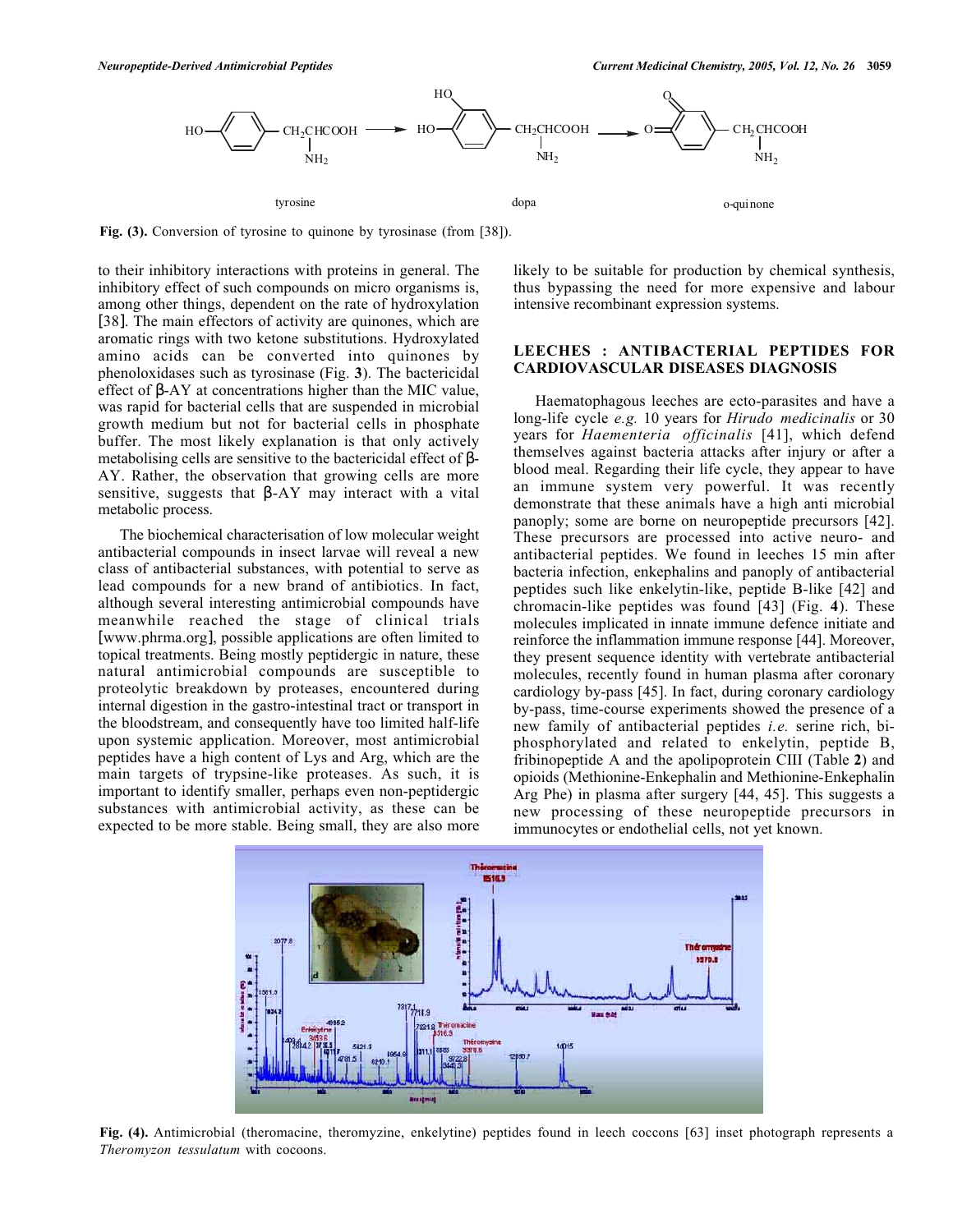| <b>Peptides</b>      | Mass (kDa) | pHi  | <b>Sequences</b>                    |
|----------------------|------------|------|-------------------------------------|
| Fibrinopeptide 20-35 | 3116.3     | 4.53 | DSGEGDFLAEGGGVRGPRVVERHOSACKDS      |
| Apolipoprotein 21-57 | 3810.5     | 4.49 | SEAEDASLLSFMQGYMKHATKTAKDFTALSSVQES |
| Peptide B            | 3616.9     | 4.18 | FAEALPSDEEGESYSKEVPEMEKRYGGFMRF     |
| Enkelytin            | 3313.6     | 3.98 | FAEALPSDEEGESYSKEVPEMEKRYGGFM       |

**Table 2. New Antibacterial Peptides Isolated in Human Plasma from People Suffering of Cardiovascular Disease**

Recent data in human have shown that an injury to the endothelium might initiate and promote the atherosclerotic process and this 'response to injury' concept is now widely accepted [46]. Information obtained in the past few years concerning the various atheromatous cellular components in spontaneous atherogenesis pointed out, at earlier stage, an accumulation of monocyte-derived macrophages, foam cell formation and interactions among lipoproteins, lymphocytes and other immune mediators, the process ultimately involving an inflammatory state in which macrophages and T lymphocytes play a major role [47-49]. In addition, it has been suggested that 'plaque activity' and the function of the cellular components can be more important determinants of the clinical manifestations of atherosclerosis than is the percentage of stenosis of arterial lesions [50]. Antigen within the plaque may enhance the immunological activity and therefore the atherogenic inflammation. Suggested antigenic stimuli include modified cholesterol-rich lipoproteins [51], and also exogenous pathogens as bacteria. Indeed, over the past decade, increasing evidence obtained from epidemiological studies has accumulated suggesting a role for infectious agents in the genesis of atherosclerosis: *Helicobacter pylori* [52, 53], *Chlamydia pneumoniae* [54], *Pneumococcal endocarditis* [55], coagulase-negative staphylococci [56], and *Streptococcus pneumoniae* [57]. These data even led to the development of adequate clinical trials to evaluate the putative protective effect of antibiotics in patients suffering from a coronary artery disease [58, 59]. In contrast, two prospective studies involving a large cohort of white male physicians did not confirm any association between the risk of myocardial infarction and prior infection with cytomegalovirus, herpes simplex virus, or *Chlamydia pneumoniae* [60, 61].

As recently reviewed by Epstein and Zhu [62], these conflicting results may be largely due to the design of the studies. Most of the significant associations between bacterial infection and cardiovascular diseases were reported in retrospective studies in which information of a prior exposure to the suspected risk factor is obtained after the occurrence of the disease. Such a design does not allow taking into account for time-delay between exposure and disease onset, a notion that could be determinant in some cases. From this point of view, prospective studies offer additional information concerning the physiopathological process. Another criticism concerns the representativeness of the population samples. Indeed, in the prospective study, the absence of association between prior infection and MI was shown in a large, but extremely homogeneous cohort of physicians. Compared to the general population, this cohort strongly differs in terms of socio-economic status and knowledge of other risk factors, a significant bias reducing

the possible generalisation of the conclusions. The third important aspect that may explain conflicting results may be the end points. Significant associations between prior infection and the presence of atherosclerotic lesions do not imply similar associations with acute ischaemic phase of the disease, such as MI or stroke. Indeed, the disruption of the atherosclerotic plaque, the most frequent critical step leading to ischaemia, essentially depends on the structure of the lesion at the time of onset, in which initial bacterial infection probably poorly interferes. The final argument should be that, in most of these studies, prior infection was assessed by an immunological diagnosis implicating the activation of an advanced but late mechanism of defence. It may be postulated that other molecules, such as antibacterial peptides, should be more sensitive and earlier markers of the risk of CAD related to prior infection than antibodies. Indeed, data obtained from invertebrates demonstrated the existence of an innate immune response based on short peptides developing an antibacterial activity. This process is suspected to constitute a rapid chemical mechanism of defence against infection, also characterised in humans.

## **ACKNOWLEDGEMENTS**

This work was supported in part by the MNERT, the CNRS, the FEDER and the Conseil Régional de la région Nord-Pas De Calais and génopole of lille. The author would like to thank the referees for their recommendations.

## **REFERENCES**

- [1] Novak, R., Henriques, B., Charpentier, E., Normak, S., Tuomanen, E. *Letters to Nature,* **1999**, *399*, 590.
- [2] Hammer, M., Witte, T., Mugge, A., Wollenhaupt, J., Laas, J., Laszig, R., Zeidler, H. *C J. Rheumatol*., **1994**, *21*, 552.
- [3] Wong, Y., Thomas, M., Tsang, V., Gallagher, P.J., Ward, M .E. *J. Am. Coll. Cardiol*., **1999**, *33*, 152.
- [4] Sinisalo, J., Mattila, K., Nieminen, M.S., Valtonen, V., Syrjala, M., Sundberg, S., Saikku, P. *J. Antimicrob. Chemother*., **1998**, *41*, 85.
- [5] Roder, B.L., Wandall, D.A., Frimodt-Moller, N., Espersen, F., Skinhoj, P., Rosdahl, V.T. *Arch. Intern. Med.,* **1999**, *159*, 462.
- [6] Lindberg, J., Prag, J., Schonheyder, H.C. *Scand. J Infec. Dis.,* **1998**,*30*, 469.
- [7] Hoffmann, J.A., Reichart, J.M., Hetru, C. *Current opinion in Immunol.,* **1996**, *8*, 8.
- [8] Miester, M., Lemaitre, B., Hoffman, J. *Bioassays*, **1997**, *19*,1019.
- Mallow, E.B., Harris, A., Salzman, N., Russell, J.P., De Berardinis, R.J., Ruchelli, E., Bevins, C.L. *J. Biol. Chem.*, **1996**; *271*, 4038.
- [10] Ouellette, A.J., Hsieh, M.M., Nosek, M.T., Cano-Gauci, D.F., Huttner, K.M., Buick, R.N., Selsted, M.E. *Infect. Immun.,* **1994**, *62*, 5040.
- [11] Porter, E.M., Van Dam, E., Valore, E.V. *Infect. Immun*., **1997**, *65*, 2396.